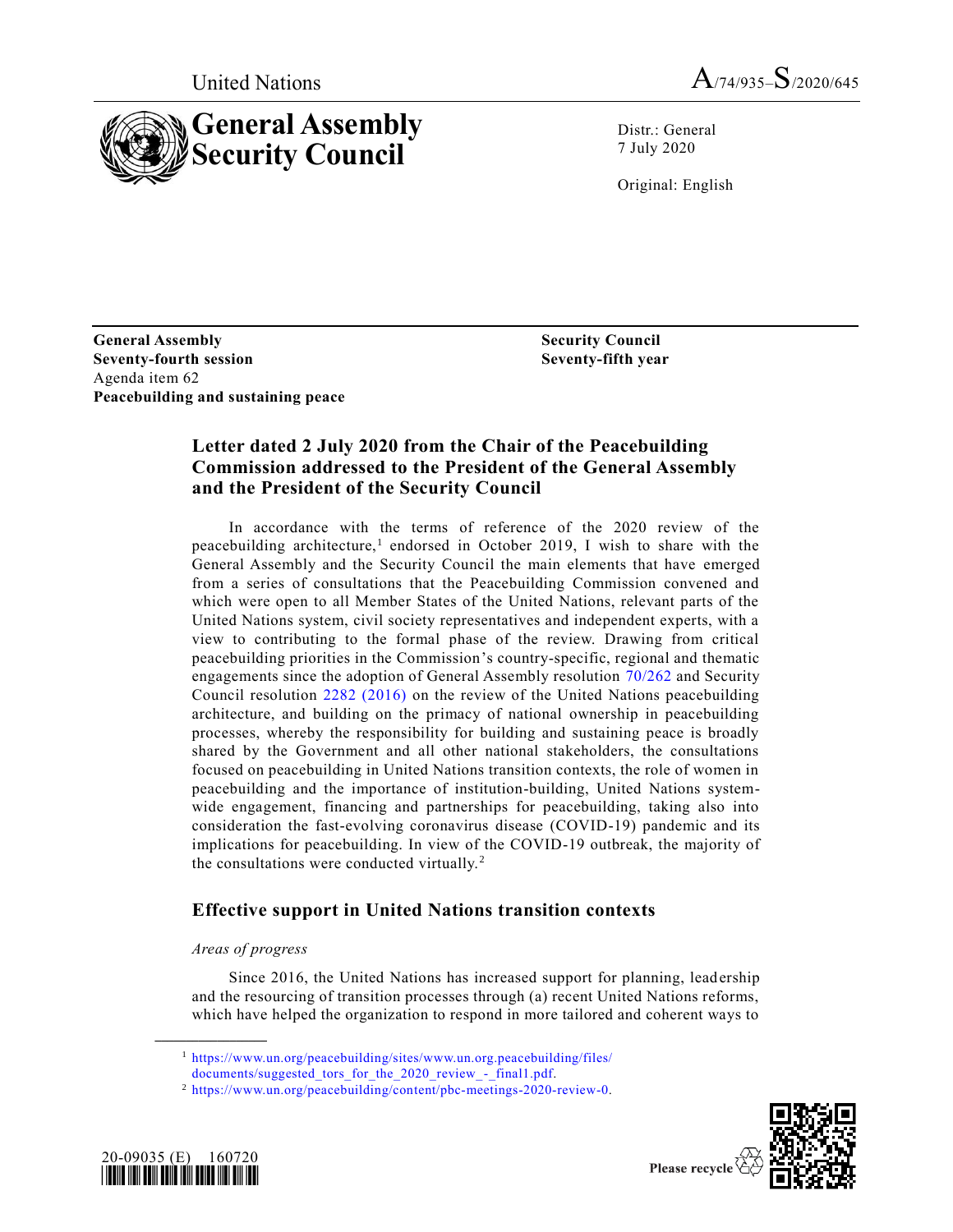transition priorities and challenges; (b) the joint project on transitions of t he Department of Political and Peacebuilding Affairs, the Department of Peace Operations, the United Nations Development Programme and the Development Coordination Office, which has improved cross-pillar collaboration in transition contexts; and (c) the Secretary-General's planning directive issued in 2019 for the development of consistent and coherent system-wide United Nations transition processes. The United Nations has also developed new approaches to supporting peacebuilding priorities in transition contexts, including through peacebuilding activities supported by peacekeeping operations, when mandated, in partnership with United Nations country teams and other actors, and the opening of a new Peacebuilding Fund window for transitions.<sup>3</sup> In Darfur, for example, in cooperation with the United Nations country team and international and national actors, the African Union-United Nations Hybrid Operation in Darfur (UNAMID) supports State liaison functions in the areas of rule of law, human rights, livelihoods for displaced populations and immediate service delivery for internally displaced persons.

The Security Council has requested that transition processes be guided by nationally owned exit strategies, as well as broad peacebuilding plans, as was recently the case with the transitions of UNAMID and the United Nations Integrated Peacebuilding Office in Guinea-Bissau. The Peacebuilding Commission has provided advice to the Council and helped mobilize international support and resources around national peacebuilding priorities before, during and after transitions, as recently demonstrated in its support for the transitions of Liberia and Sierra Leone. For example, the Commission provided a platform to discuss United Nations country team capacities to support peacebuilding priorities in Liberia after the United Nations Mission in Liberia drawdown, contributing to the creation of the Liberia multi-partner trust fund to help support the transition. It has also supported more actively the engagement of women and youth in national efforts to build and sustain peace and has advocated for women and youth to meaningfully participate in peacebuilding efforts during transitions.

### *Outstanding challenges*

In the absence of adequate and predictable funding, countries still face the risk of going over a "financing cliff" as funding for peacebuilding drops precisely at a moment when national authorities and communities assume increased responsibilities for security and peacebuilding. This could be further complicated if the peacebuilding-related activities of peacekeeping operations and special political missions, where mandated, are not adequately resourced. In many cases, improved coordination among all parts of the international community is still needed when supporting countries in transition. Often, macroeconomic risks, financial stability and development priorities are not properly considered when making security risk assessments.

Partnerships between national actors and international, regional and subregional organizations, bilateral donors and international financial institutions are not always strong enough to sustain political and financial support for national peacebuilding efforts. National and local actors, particularly women and youth, are not always engaged in a meaningful way in the development and advancement of national peacebuilding priorities. The readiness of national security institutions to take over the mission security responsibilities is not always properly taken into account. The drawdown of large peacekeeping missions often means the closure of field offices in

**\_\_\_\_\_\_\_\_\_\_\_\_\_\_\_\_\_\_**

<sup>&</sup>lt;sup>3</sup> In 2019, 30 per cent of Peacebuilding Fund investments were in transition settings, including in Côte d'Ivoire, Guinea-Bissau, Haiti, Liberia and the Sudan, contributing to continuity in addressing peacebuilding and development challenges.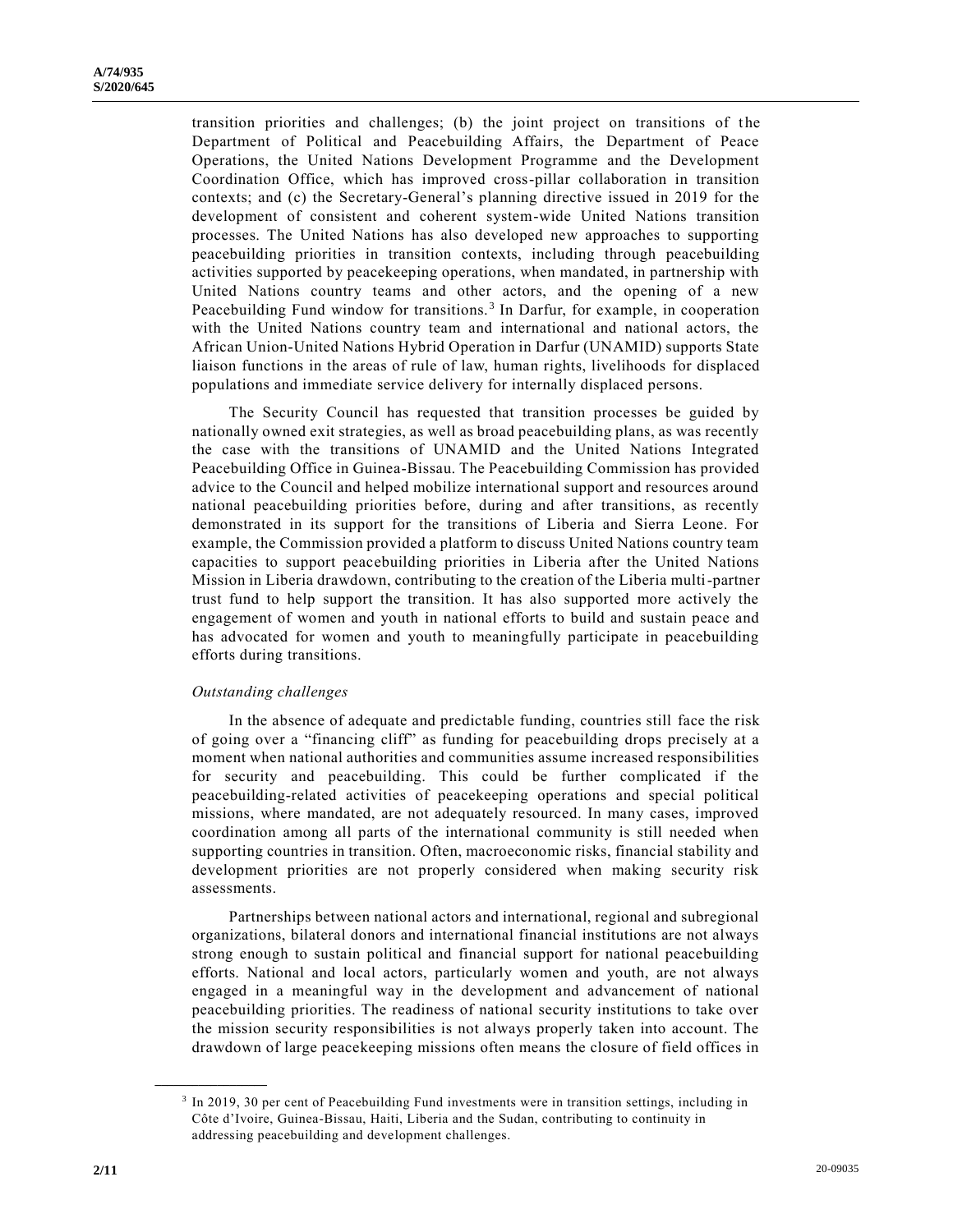vulnerable communities on the periphery, with most United Nations country team activities headquartered in capitals or large regional population centres. In times of transition, there is a risk that protection gaps and challenges faced by civilians may be further exacerbated.

### *Recommendations*

National ownership and leadership, bearing in mind the importance of ensuring that the needs of all segments of society are taken into account, should co ntinue to be at the heart of all efforts aimed at supporting United Nations transitions. The international community should continue to focus on partnering with national and regional actors to strengthen national capacities and institutions. Joint analysis and planning and coherent implementation, with peacebuilding integrated in all stages of United Nations engagement in a country, are essential. Those efforts should be underpinned by a multi-stakeholder accountability framework that measures success in terms of impact rather than outputs. Partnerships with civil society, including women- and youth-led organizations, could assist in adequately measuring impact on the ground. Strengthening engagement with national authorities and local communities, as appropriate, particularly in border regions, can also help ensure that protection efforts are upheld during transitions.

The Peacebuilding Commission, in accordance with its mandate, could help improve transitions, including by encouraging the generation of early, inclusive and comprehensive preparations for transition processes to set in place realistic conditions for durable peace and mitigate the risk of relapse. The Commission can provide space to harness the views of national and local authorities, countries involved in the provision of technical cooperation, civil society organizations, relevant parts of the United Nations system, including agencies, funds and programmes, regional organizations, international financial institutions and, where relevant, the private sector, and to reflect their analysis of priorities, challenges and risks in its advice to the Security Council, as appropriate. This is particularly relevant when the Council is in the early stages of formulating a mission's mandate. In pursuing this objective, the Commission will further explore good practices and guidance provided by countries and the United Nations system in relevant peacebuilding mandate areas. It will also promote the meaningful participation of women and youth in the context of transition processes. The Commission also stands ready to support the Council in considering the elements identified in the statements by the President of the Security Council of 21 December 2017 and 18 December 2018 [\(S/PRST/2017/27](https://undocs.org/en/S/PRST/2017/27) and [S/PRST/2018/20\)](https://undocs.org/en/S/PRST/2018/20) related to peacebuilding and sustaining peace, as well as the transition needs identified in Security Council thematic resolutions concerning a number of peacebuilding-related areas, such as rule of law and security sector reform, when reviewing the mandates and configuration of peacekeeping missions and special political missions. In that regard, the Commission welcomes the intention of the Council to seek its advice during the formation, review and drawdown of mandates.

# **Participation of women in peacebuilding**

### *Areas of progress*

Since the adoption of Security Council resolution [1325 \(2000\),](https://undocs.org/en/S/RES/1325(2000)) the United Nations and Member States have adopted and strengthened policies and tools to ensure that women are included in all peace processes, and have reiterated their commitments through numerous statements and resolutions. Relevant United Nations entities operating in the field have committed to consulting with women's civil society organizations, as appropriate, to inform their analysis, planning, programming and implementation and reporting. The Peacebuilding Fund has also played an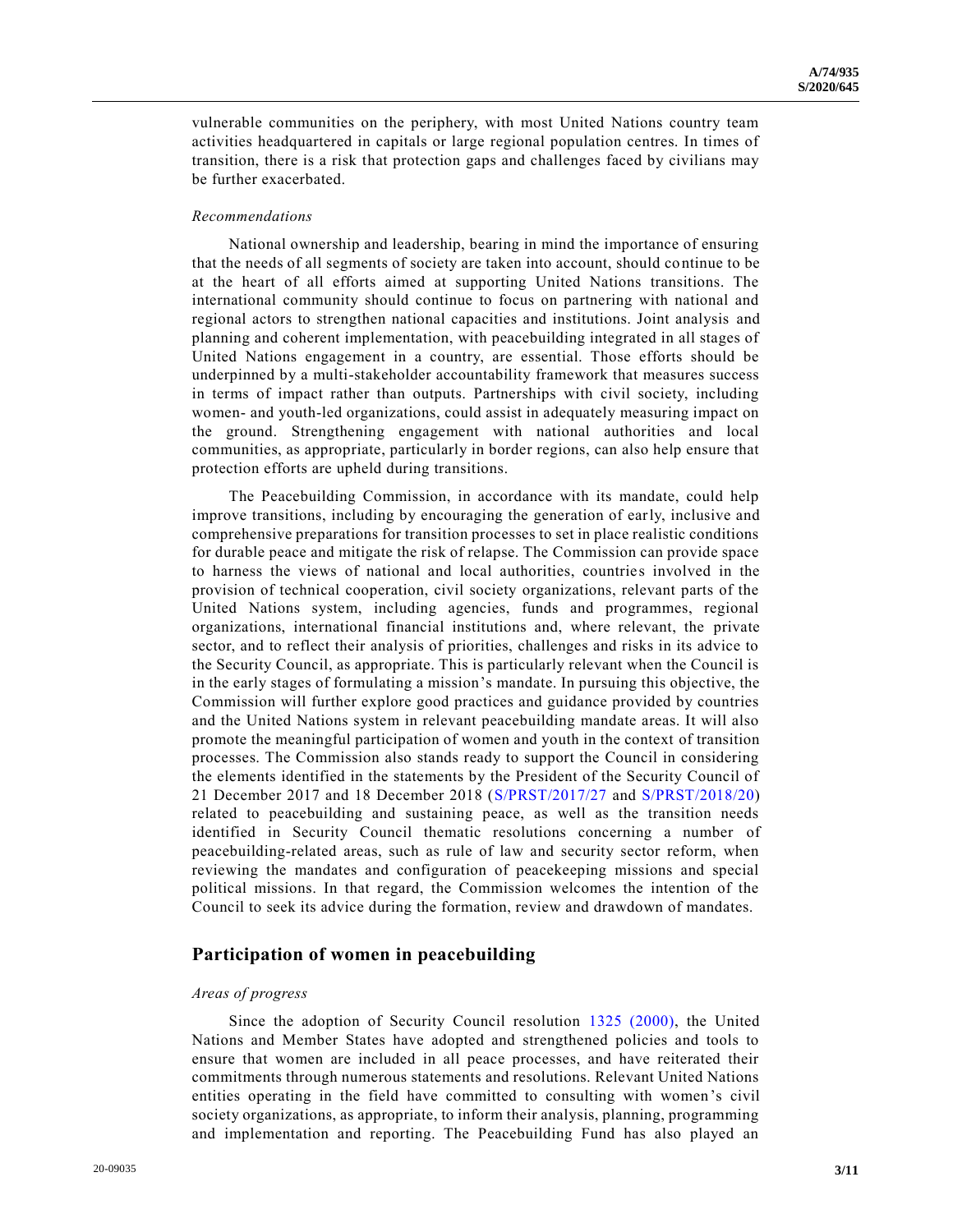important role: in 2019, 40 per cent of all Fund investments supported gender aspects of peacebuilding, a first for any United Nations fund. In countries where the Peacebuilding Commission has engaged, women-led organizations have been playing an increasingly important role in designing and implementing peacebuilding and sustaining peace initiatives. In Burundi, for example, a women's mediation network was created in 2015 with support from the Fund to help address tensions at the community level. In Guinea-Bissau, the Guinean Women's Council, also supported by the Fund, held two National Forums of Women and Girls for Peace, where women discussed pressing issues affecting peace consolidation in that country and demonstrated the capacity of local women to mobilize around and advocate for common peacebuilding goals.

The Peacebuilding Commission has committed to advancing the full, effective and meaningful participation of women in peacebuilding, including by supporting the leadership role of women in peacebuilding, engaging with women's peacebuilding organizations, holding dedicated meetings and working closely with regional and subregional organizations. The Commission's adoption of its gender strategy in 2016 represented a step forward in fostering greater attention to the gender dimension of peacebuilding, in guiding the Commission to a more regular engagement with women peacebuilders, particularly those from civil society organizations, and in strengthening the gender components of the Commission's advice to the Security Council.

### *Outstanding challenges*

Women in certain country-specific contexts continue to face gender-based discrimination and structural barriers to equal opportunities for participation in decision-making and peacebuilding processes, including in conferences and meetings organized by the United Nations, and a substantial lack of funding for women's organizations. Furthermore, gender dimensions are often considered as an afterthought when they should be an integral part of conflict analysis and planning that feeds into peacebuilding strategies. Threats and violence targeting women impede the ability of women peacebuilders to carry out their work. It is important to ensure that the COVID-19 pandemic does not reverse progress in gender equality, the empowerment of women and the implementation of the women and peace and security agenda.

### *Recommendations*

Structural change requires harnessing the experiences of women and girls from all strata of society, including the most marginalized, to break cycles of deeply entrenched gender stereotypes across societies and cultures, a shift from siloed implementation of policies related to women and peace and security, and the participation of youth in peacebuilding. Women should be an integral part of peacebuilding and sustaining peace efforts at all levels of society, and initiatives that aim to enhance the role of women in political and socioeconomic processes and peacebuilding initiatives should be encouraged and supported. The crucial work of women peacebuilders at the national and local levels needs to be better supported through strategic partnerships and greater collaboration between the United Nations and civil society actors, as appropriate, and steps should be taken to facilitate a safe and enabling environment for the work of women peacebuilders. United Nations entities operating at the country level must deliver on their commitment to consult with women's civil society organizations to inform their analysis, planning, programming and implementation. There should also be more systematic monitoring from Member States of the implementation of their own national action plans on women and peace and security. Adequate funding for women-led peacebuilding organizations and networks is important. The Peacebuilding Fund Gender Promotion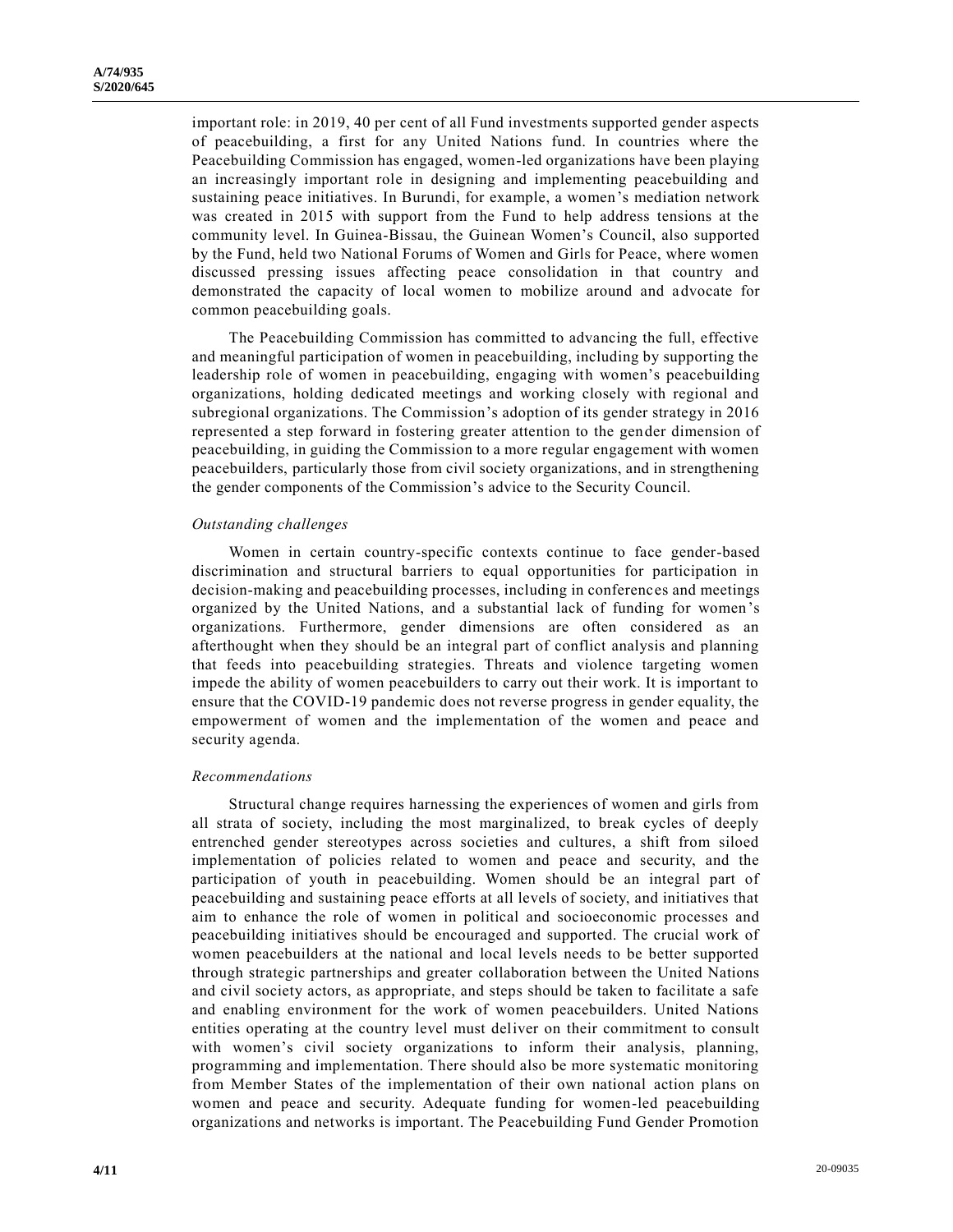Initiative should continue to advance the women and peace and security agenda through targeted support to women peacebuilders, and other stakeholders should follow through with their own commitments. Efforts to address the negative impacts of COVID-19 in peacebuilding should give due consideration to the protection of the rights of women and to the empowerment of women.

The Commission commits to enhancing implementation of its gender strategy, by more systematically including women and representatives of women's groups in its meetings and by streamlining the gender dimensions of peacebuilding in its country-specific and regional activities and in its analysis and advice to the General Assembly and the Security Council, in particular during the review of mandates of peacekeeping and special political missions, as appropriate. In implement ation of its gender strategy, the Commission will also support the creation, adoption and enforcement of legal frameworks that outlaw domestic violence and sexual and gender-based violence at large and end impunity regarding such violence. The Commission is currently exploring ways to foster a greater accountability for implementation of its gender strategy, including the use of gender-disaggregated data to track progress in its different peacebuilding areas. The Peacebuilding Support Office, together with United Nations country teams, should continue to explore ways to improve stocktaking of women peacebuilders' messages from the field, including by compiling and sharing good practices with Peacebuilding Commission Member States on a regular basis.

# **Institution building**

### *Areas of progress*

Institution-building covers a wide range of institutions, including security and judicial systems, as well as economic and social systems that enable the delivery of services at both the national and local levels. Successful institution-building at the national and local levels, within the framework of the rule of law, and strong institutions help to reduce vulnerability, protect and empower people and build trust. With Peacebuilding Fund support and based on national ownership, national and local stakeholders have contributed to the strengthening of national and local institutions, including United Nations support to national efforts to build effective and accountable security institutions in Burkina Faso and the Gambia. Such efforts played an important role in addressing conflicts, supporting political transition and promoting stability.

For its part, the Peacebuilding Commission has been strengthening its advisory, bridging and convening roles in support of nationally owned and led institutionbuilding efforts in the countries under its consideration. The Commission has placed an emphasis on capacity-building and the exchange of good practices with concerned Governments and national authorities.

#### *Outstanding challenges*

Persisting challenges to building resilient, inclusive and responsive institutions are being complicated by the COVID-19 pandemic, which poses considerable risks to hard-won peacebuilding gains around the world. The pandemic may undermine social cohesion, strain the capacity of governance institutions, increase risks of instability and exacerbate underlying tensions. The COVID-19 crisis has also highlighted the importance of long-term funding and technical support to strengthen public institutions. Support for institution-building must contribute to the implementation of the commitments of the 2030 Agenda for Sustainable Development in an integrated, indivisible and balanced manner. It is worth noting, for example, that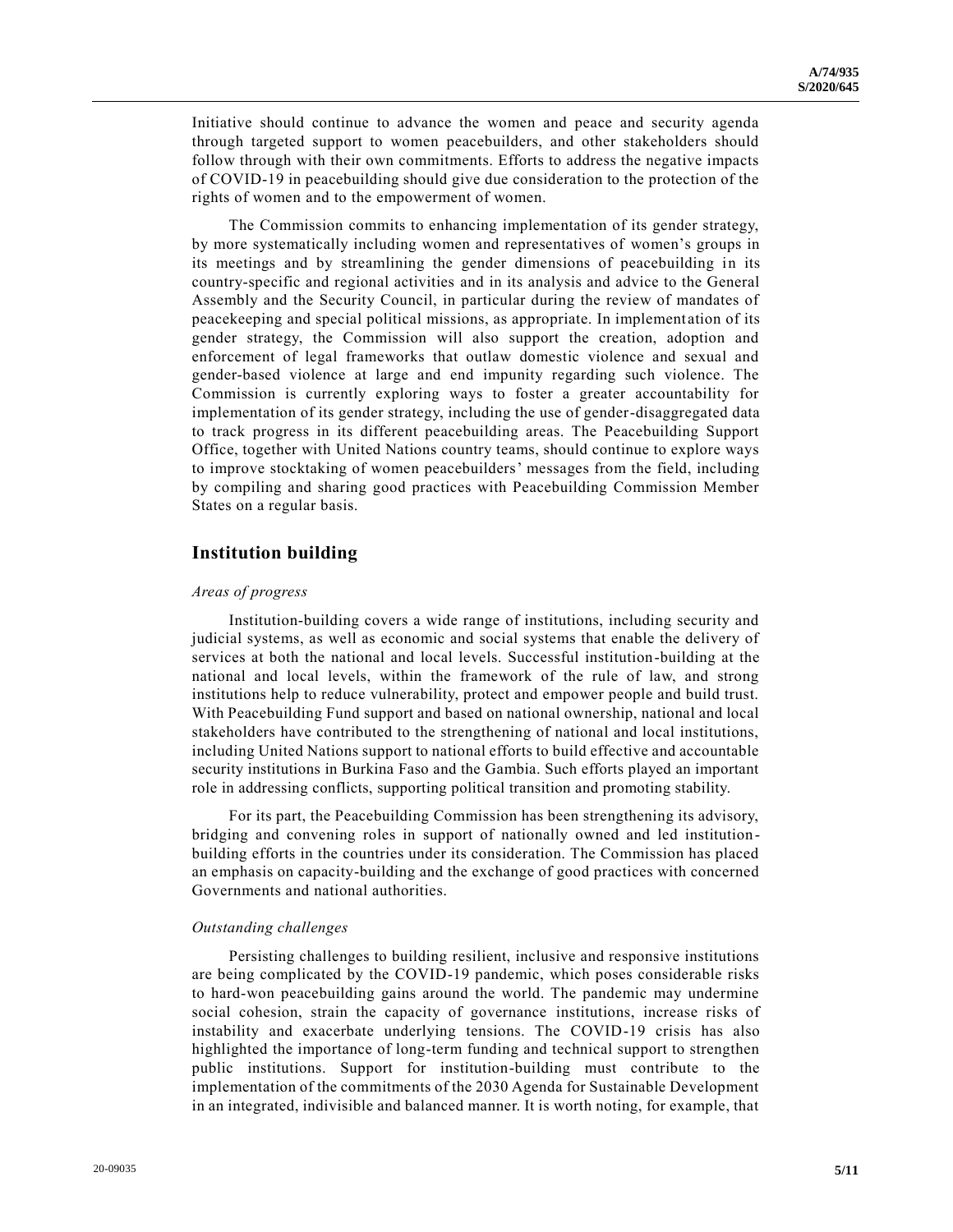only 18 per cent of all conflict-affected countries are on track to meet the targets under the Sustainable Development Goals related to unmet basic needs.

Lack of coordination between different international partners in the field who work on capacity development for national and local institutions continues to be a problem. Within the United Nations, gaps remain between identifying political and programmatic objectives and the actual design, resourcing and implementation of context-specific programmes that could effectively respond to nationally identified priorities and goals and the outcomes of conflict analyses and needs assessments. This is further complicated by the fact that sustainable financing for peacebuilding remains a challenge over the long term, including in the area of institution-building.

### *Recommendations*

The multilateral system needs to come together to provide technical support to build stronger, resilient, inclusive and responsive institutions. This need has been amplified by the COVID-19 pandemic, which requires an effective global response to build back better. This is particularly important in conflict-affected contexts where State capacities are weak and often socioeconomic investments have not been prioritized. Where so mandated, peacekeeping and special political missions should be given the means to implement peacebuilding-related activities aimed at supporting the building of national and local institutions and capacities. Building national and local institutions for basic service delivery such as health care, education, water and sanitation; security, law enforcement and justice systems; effective and accountable rule of law and security institutions; and tax collection, are among the priorities for strengthening trust between the people and the State. The Peacebuilding Commission has a vital role to play in promoting a balance between responding to immediate challenges and ensuring that technical and financial support is available over the longer term.

Nationally owned institution-building efforts, when requested, require technical support from a diverse range of United Nations entities and other multilateral and bilateral partners with expertise and experience in the respective areas of institutions. Such external support needs to be coordinated and coherent to bring maximum results. It is important to continue investments in cross-border and regional programming, as well as programmes aimed at building and strengthening national and local institutions and human capacity development. The United Nations must continue to work to bridge the gap between policy objectives and programme design, which hinders coherent, impact-driven and sustained system-wide engagement in support of building national institutions. Through its advisory and bridging role and by leveraging its convening power to bring relevant actors onboard, the Peacebuilding Commission can foster a more balanced United Nations approach to supporting nationally owed institution-building efforts over the short, medium and long term, considering good practices and United Nations norms and policies in different peacebuilding areas. In the wake of related United Nations reform processes, more should be done to ensure that United Nations field presences are fully equipped with necessary expertise to help build stronger institutions in a coherent manner. The Commission could more systematically share best practices in institution-building.

## **System-wide support for peacebuilding and sustaining peace**

## *Areas of progress*

Progress has been made by United Nations agencies, funds and programmes in aligning their country strategies with the United Nations Sustainable Development Cooperation Framework, national priorities and the Sustainable Development Goals.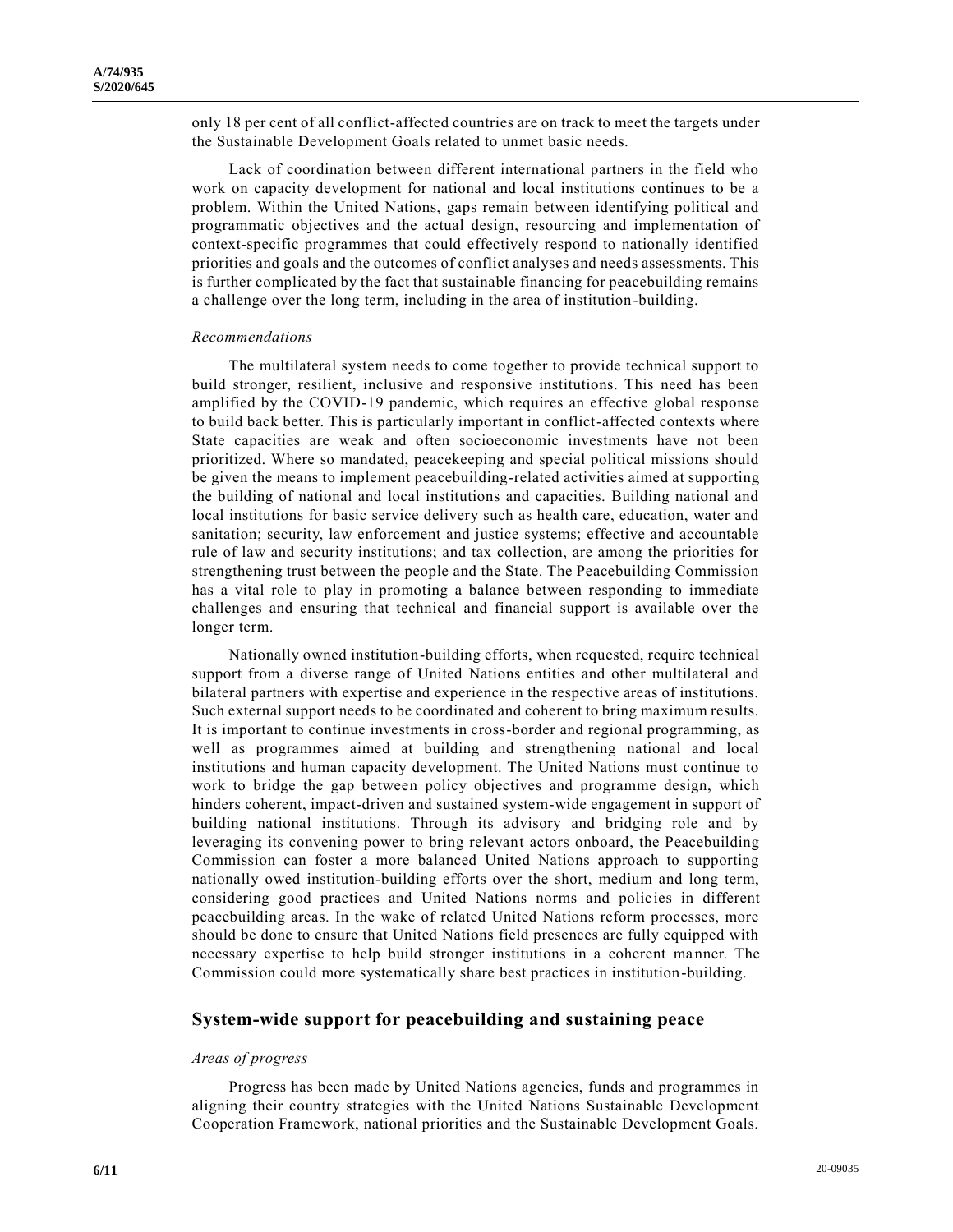In addition, the Peacebuilding Fund has fostered greater coherence and collaboration within the United Nations system, particularly in cross-border situations. There have also been efforts by United Nations entities to examine their contributions to peacebuilding and sustaining peace within their mandates, notably the elaboration by the Food and Agriculture Organization of the United Nations of a new corporate framework to support sustainable peace in the context of the 2030 Agenda. Steps have also been taken by all concerned United Nations entities to strengthen field-driven joint and integrated peacebuilding analysis, including through an expanded cadre of peace and development advisers and regional specialists, which constitutes an important tool to institutionalize cross-cutting and joint peacebuilding approaches and strategies.

#### *Outstanding challenges*

It is too early to discern the impact of these United Nations reforms on the performance of United Nations country teams and the overall impact on efforts to build and sustain peace on the ground. Moreover, there do not seem to be metrics in place to track performance and impact at the country level or the extent to which the new common country assessment and cooperation frameworks are leveraging peacebuilding approaches.

Lack of predictable and sustainable financing for peacebuilding activities remains a challenge to more joined-up United Nations approaches in the field. While projects supported by the Peacebuilding Fund now involve a broad range of United Nations entities in the field working jointly to address conflict risks, peacebuilding activities remain underfunded. More needs to be done to shift peacebuilding into the bloodstream of United Nations activities in the field.

#### *Recommendations*

Recognizing that an integrated and coherent approach among relevant political, security and development actors, within and outside of the United Nations system, consistent with their respective mandates and the Charter, is critical to peacebuilding and sustaining peace and essential for improving respect for human rights, gender equality, empowering women and youth, strengthening the rule of law, eradicating poverty, building institutions and advancing economic development in conflictaffected countries, it is important to continue cross-pillar support to United Nations peacebuilding activities in the field while acknowledging that each pillar has its own intrinsic value and specific mandate. In this connection, the Peacebuilding Support Office has an important role to play in supporting effective interface among relevant United Nations entities. The role of United Nations resident coordinators, as well as a clear definition of responsibilities and coordination modalities between different United Nations field entities that are present in the same region, are indispensable. The forthcoming quadrennial comprehensive policy review that will guide United Nations operational activities for development into the decade of action for the Sustainable Development Goals offers another opportunity to continue strengthening United Nations cooperation and coordination, with due respect to mandates. The peacebuilding architecture could play a larger role in offering valuable insight into causes of conflict, including threats posed by hate speech and xenophobia, and possible ways to address them.

At the country level, more work is needed to join up United Nations efforts on the ground. The common country assessment process needs to be driven by shared strategic goals, rather than simply bringing disparate activities into a joint matrix. Going forward, it will be important to follow up on whether and how improved analysis and planning efforts have enhanced the system's ability to deliver on the ground. The Peacebuilding Commission could serve as a convener and platform for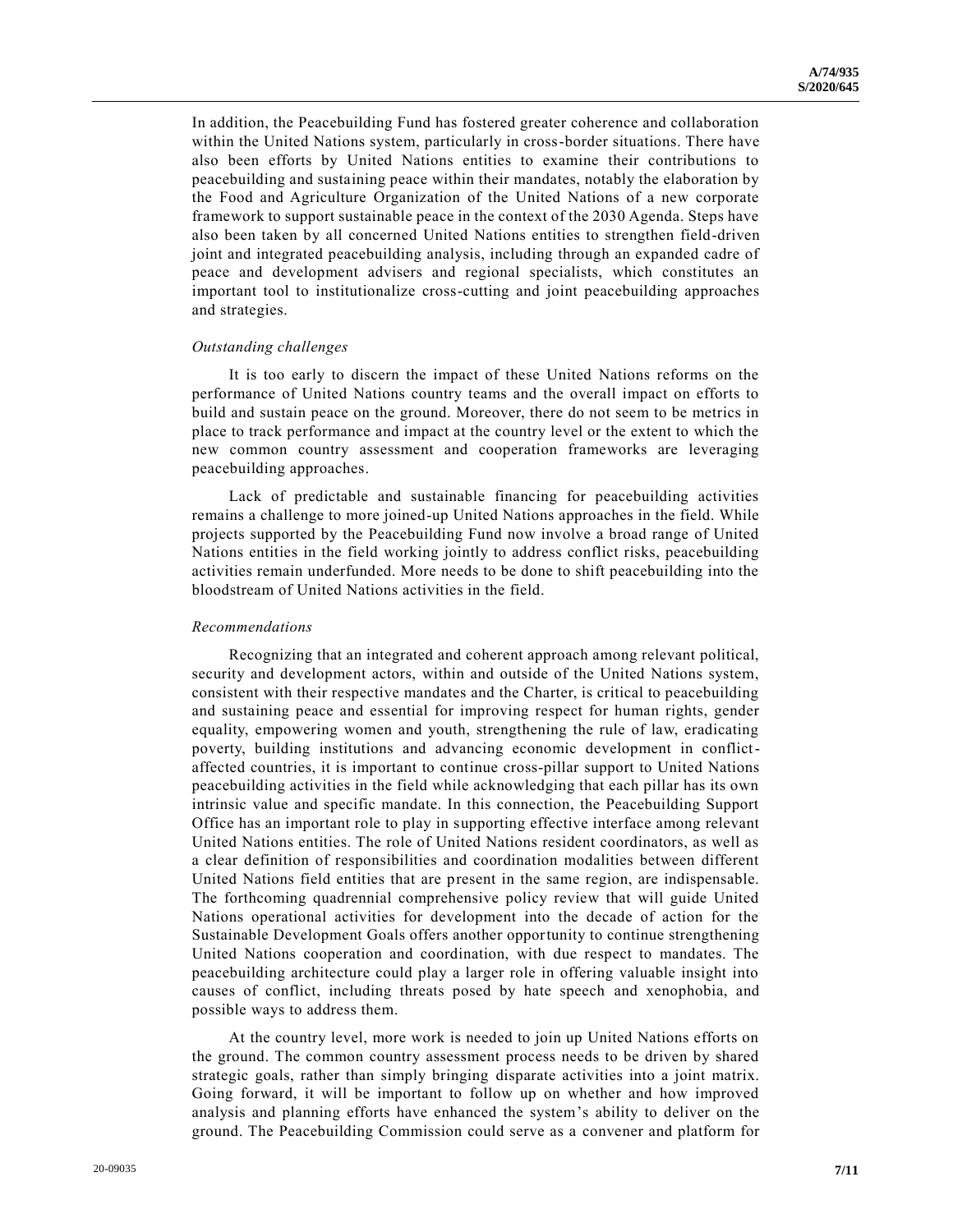such discussions. The Commission's strengthened bridging role with the General Assembly, the Security Council and the Economic and Social Council, including through the designation of informal Peacebuilding Commission coordinators for each of these bodies, similar to the informal coordinator between the Security Council and the Commission, could help support these efforts.

# **Financing**

### *Areas of progress*

Various actors take part in the operational activities related to peacebuilding and sustaining peace, drawing on diverse sources of funding, including bilateral donors, United Nations trust funds, international financial institutions, the private sector and donations. The objective should be maximization of the aggregate amount and efficiency in spending financial resources. The Peacebuilding Fund has proven to be an indispensable tool in support of enhanced United Nations efforts relating to peacebuilding and sustaining peace. With timely and risk-tolerant support for nationally led efforts to build and sustain peace, the Fund has consistently encouraged conflict-responsive, coherent and integrated United Nations assistance in the field. More recently, it has made timely adjustments while integrating the new risks posed by the COVID-19 pandemic into its programming. The Fund has also piloted new approaches to explore innovative sources of funding. For example, a Fund project in Colombia is supporting seven private-sector investments in conflict-affected areas through blended finance mechanisms, including credits and guarantees. The Fund continues to explore non-conventional funding sources as a way to diversify funding sources and broaden partnerships.

The Peacebuilding Commission has continued to help mobilize resources for peacebuilding priorities in different contexts around the world. For example, following a meeting on Burkina Faso in March 2020, the Commission actively tracked bilateral and multilateral commitments in support of the Government's priority action plan (*matrice d'actions prioritaires*), with a cost estimate of \$202,783,684. More recently, the Commission adjusted its workplan to systematically examine the consequences of COVID-19 on peacebuilding in conflict-affected countries and how the multilateral system can help ensure conflict-sensitive responses to COVID-19.

### *Outstanding challenges*

Peacebuilding is currently underfunded; the financing of peacebuilding is unpredictable and lacks a sustained approach; and increased coordination is needed. Financing for peacebuilding activities remains insufficient and heavily dependent on a small group of traditional donors to provide voluntary and extrabudgetary funding. Broadening and diversifying the donor base is of utmost importance. Despite important contributions from several Member States, including some new partners and a growth in multi-year contributions, funding for peacebuilding activities remains limited, including contributions to the Peacebuilding Fund, which does not yet meet current demand and is far from reaching the goal of the Secretary-General of \$500 million per year. There are concerns that a global economic contraction owing to COVID-19 will further undermine efforts to mobilize funding for the Fund, even as demand for its support has outpaced supply. Member States could further collectively consider the proposals of the Secretary-General for ensuring predictable and sustained financing of United Nations peacebuilding activities, including further exploration of innovative financing. Lack of financing for peacebuilding could hamper efforts by conflict-affected countries to attain the Sustainable Development Goals.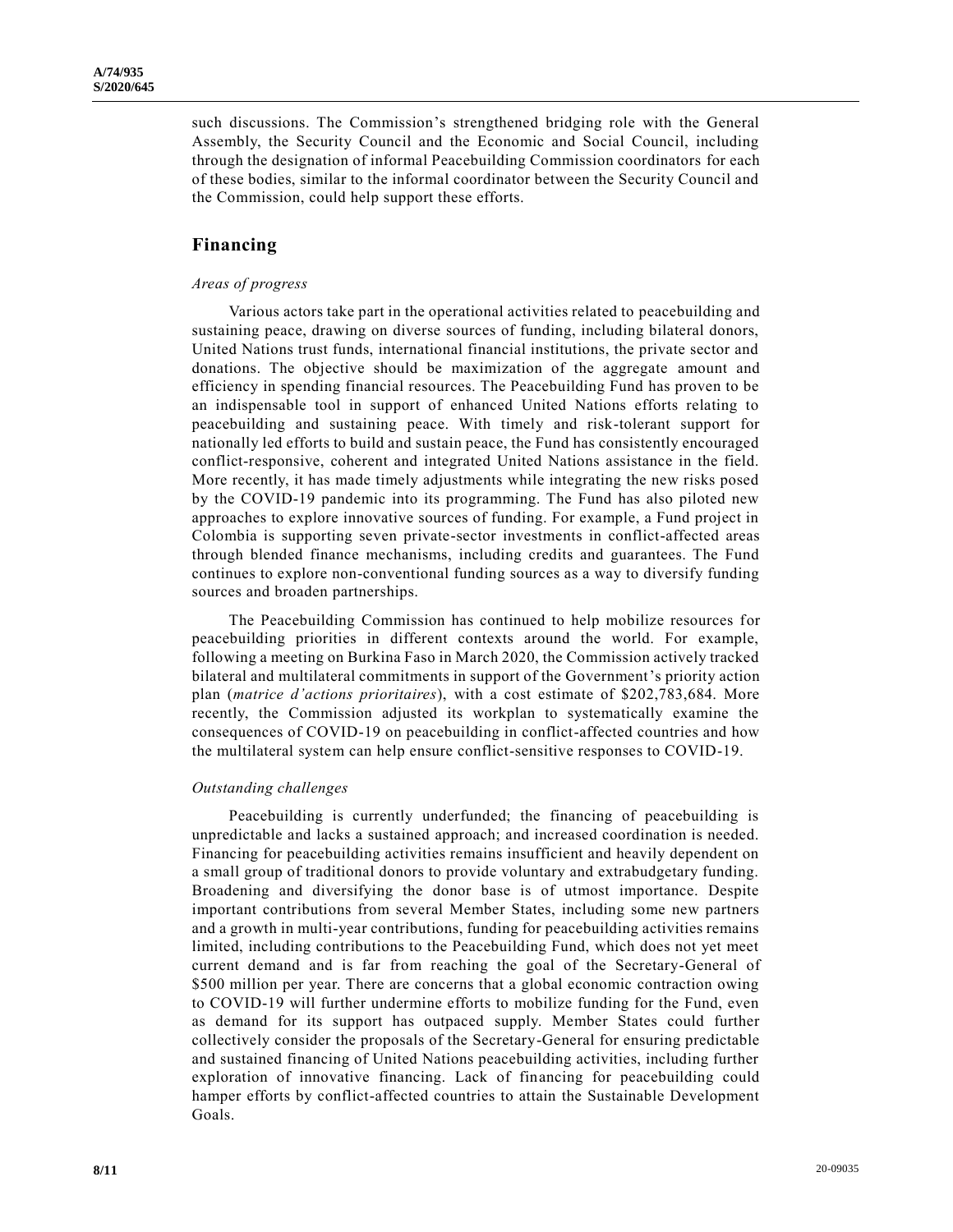Funding for women-led and youth-led peacebuilding organizations, particularly at the local and grass-roots level, is important, as the Peacebuilding Commission also flagged in its advice to the Security Council on women and peace and security in 2019 and on youth and peace and security in 2020.

## *Recommendations*

Member States should remain committed to ensuring adequate, predictable and sustained financing of peacebuilding efforts, and the donor base for peacebuilding should be broadened and diversified. It is also important to provide peacekeeping and special political missions with the necessary means for the critical peacebuildingrelated activities that they conduct, where mandated. Assistance from international partners, as well as the private sector, where relevant, should be further encouraged. Increasing contributions to the Peacebuilding Fund remains a critical objective, whil e continuing to strengthen accountability and transparency, and Member States that have not contributed to the Fund could consider doing so. Member States need to further discuss the options formulated by the Secretary-General for ensuring predictable and sustained financing of United Nations peacebuilding activities. Innovative financing for the Fund, which could preserve its flexibility and nimbleness, should be further explored, including options for blended financing as a vehicle for mobilizing private capital. The United Nations is encouraged to further strengthen its efforts to communicate the impact, benefits and leveraging effects of financing for peacebuilding.

In pursuing adequate, predictable and sustained financing of peacebuilding efforts, Member States could examine additional options aimed at reducing fragmentation of the various funds to increase efficiency in the use of peacebuilding funds in the broader context, in cooperation with host Governments and international financial institutions, including the World Bank. Funding streams should be brought together in the spirit of "good peacebuilding donorship" in order to enhance coherence and coordination, and funding for peacebuilding activities could be more regularly tracked. Possibilities for coordination among United Nations agencies, funds and programmes, as well as various funds related to peacebuilding, should be further explored. Diversified international assistance can help mitigate the risk for otherwise reluctant commercial investors in conflict-affected contexts to mobilize new financing sources.

Funding to support the meaningful participation of civil society, particularly women-led and youth-led peacebuilding organizations, as appropriate, remains important, in accordance with national peacebuilding priorities.

# **Partnerships**

## *Areas of progress*

The pursuit of partnerships between the United Nations and regional and subregional organizations, international financial institutions, civil society and the private sector has intensified in the past few years. Building on the joint statement of the Peacebuilding Commission and the World Bank in 2017, the United Nations and the World Bank have focused more strategically on support for field partnerships in conflict-affected countries, notably in Burkina Faso and the Central African Republic. A joint United Nations-World Bank Group study, *Pathways for Peace: Inclusive Approaches to Preventing Violent Conflict*, was published in 2018, and in 2019 the World Bank took steps to institutionalize its peacebuilding engagement through its new strategy for fragility, conflict and violence. The Peacebuilding Fund has also helped to strengthen partnerships on the ground on the basis of shared data, analysis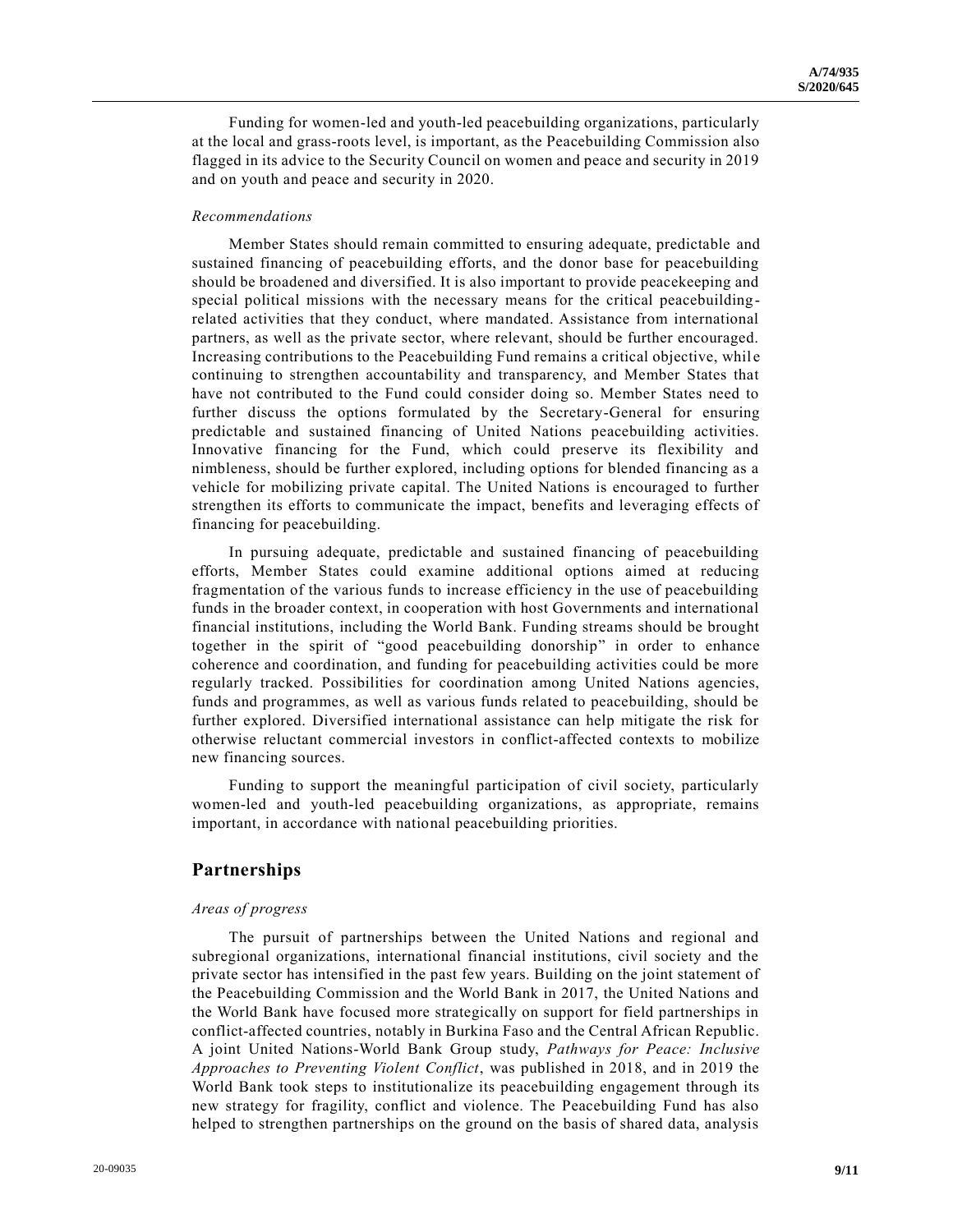and field collaboration. In response to the possible impacts of the COVID-19 pandemic on peacebuilding, the Fund created a fast-track mechanism to support timely joint United Nations-World Bank risk analysis. Common effort is especially important in this regard.

The revitalization of the African Union post-conflict reconstruction and development policy is an important step towards effective continental ownership of peacebuilding and sustaining peace, while the joint United Nations-African Union Framework for Enhanced Partnership in Peace and Security and the United Nations-African Union memorandum of understanding on peacebuilding support remain important tools for coordination and coherent United Nations support for the African Union. The fact that one of the key objectives of the new Peacebuilding Fund strategy for 2020–2024 is strengthening United Nations strategic cooperation with regional organizations on peacebuilding and sustaining peace, as appropriate, is a helpful development. In addition, trilateral cooperation between the United Nations, regional and subregional organizations and international financial institutions has proved to be particularly helpful, including in support of Burkina Faso, where, at the request of the Government, an effective partnership between the United Nations, the African Development Bank (AfDB) and the European Union has been supporting nationally owned priorities in the regions most affected by insecurity. In the Gambia, an international advisory group was established with the support of the Peacebuilding Fund by the United Nations, the European Union, the African Union and the Economic Community of West African States (ECOWAS) to coordinate assistance for security sector reform. The Peacebuilding Commission has also supported strategic partnerships for peacebuilding, including through strengthened engagement with the World Bank and recent engagements with the International Conference on the Great Lakes Region, the Group of Five for the Sahel, the Ministerial Coordination Platform for the Sahel, the Lake Chad Basin Commission and the Economic Community of Central African States, in addition to strengthening its existing engagement with the African Union, ECOWAS and the European Union.

With regard to partnerships with civil society, the development by the United Nations of system-wide community engagement guidelines is a positive step that will help the organization to engage in a more systematic manner with local peacebuilding organizations, in coordination with national authorities, which are essential actors fo r successful peacebuilding processes.

#### *Outstanding challenges*

There is room to further strengthen strategic and operational partnerships between the United Nations and national authorities with a view to increasing support for national peacebuilding efforts, including at the local level. While there is broad recognition that the most effective partnerships are those established locally with national peacebuilders, there is a gap between rhetoric and practice. It is important for the United Nations system and its partners to prioritize national ownership and the development of national and local capacity in conflict-affected countries.

While the United Nations and the World Bank continue to operationalize their 2017 partnership, joint programming and peacebuilding assessments should adhere to nationally defined peacebuilding and development priorities, as well as to commitments and terminology agreed upon by Member States at multilateral discussions.

#### *Recommendations*

Partnerships between national stakeholders, the United Nations and regional and subregional organizations, international financial institutions, bilateral donors, civil